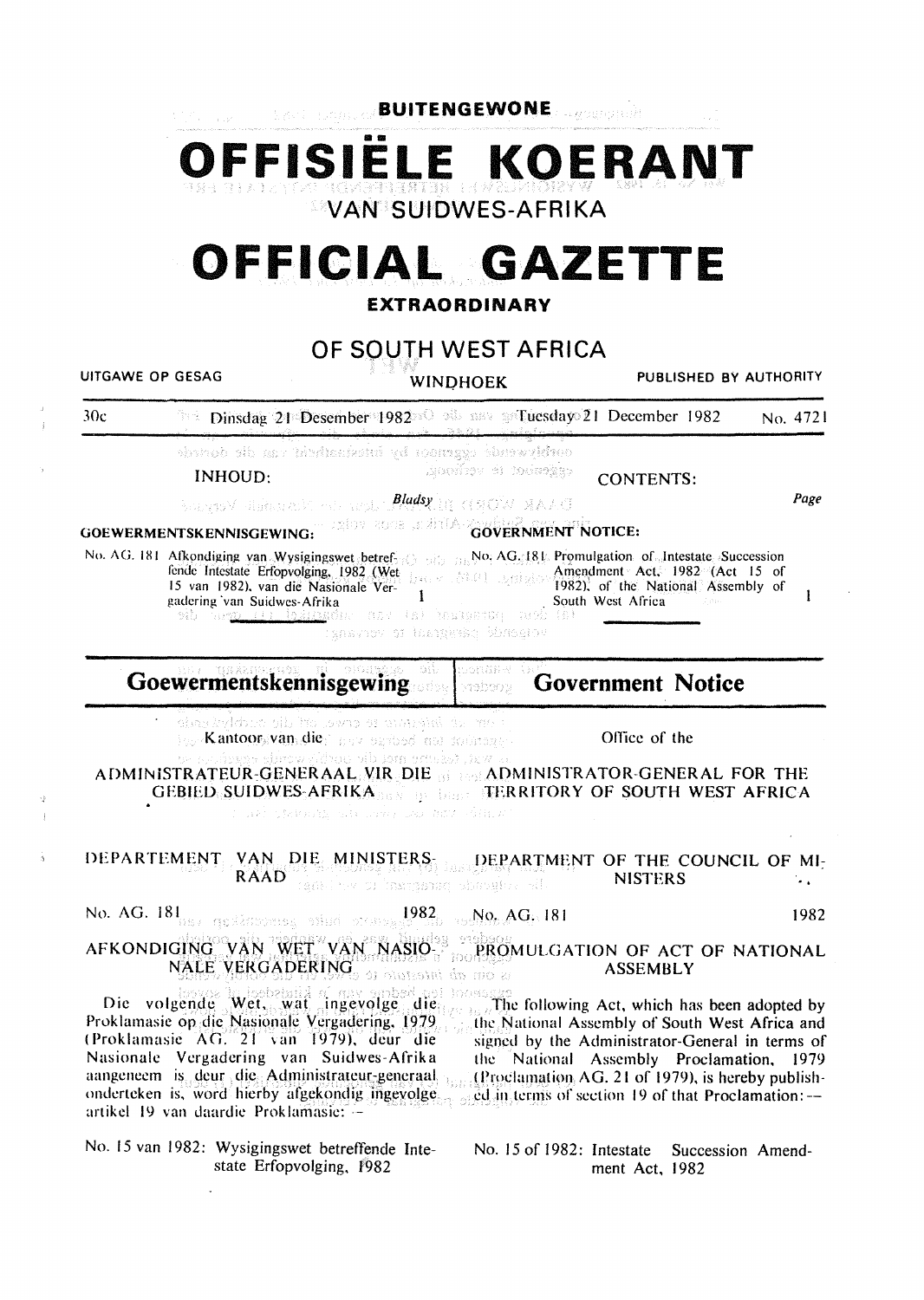

**CHOI** 법 고무리 "(b) wanneer die eggenote buite gemeenskap van . . . . .g<?f!d~re gelJ.l!!lP: ~as. en .· wanp~er 9ie oorlep~ .... ;  $\frac{1}{2}$   $\frac{1}{2}$   $\frac{1}{2}$   $\frac{1}{2}$   $\frac{1}{2}$   $\frac{1}{2}$   $\frac{1}{2}$   $\frac{1}{2}$   $\frac{1}{2}$   $\frac{1}{2}$   $\frac{1}{2}$   $\frac{1}{2}$   $\frac{1}{2}$   $\frac{1}{2}$   $\frac{1}{2}$   $\frac{1}{2}$   $\frac{1}{2}$   $\frac{1}{2}$   $\frac{1}{2}$   $\frac{1}{2}$   $\frac{1}{2}$   $\frac{1}{2}$  **YUHAMIREA** is om *ab intestato* te erwe, erf die oorblywende eggenoot ten bedrae van 'n kindsdeel. of soveel . as wat vyftigduisend rand in \Vaarde 'ni(te howe .: ·

gaati nie (wat die goal of die gestiese is);". as wat vyfiguaatie is in the full of two a strict and the grootste is);". The strict and the context of two stricts of two stricts of two stricts of two stricts of two stricts by the Administrator General in terms of en .. ·; Mathual Assembly Proclamation. 1979 deur paraductelle (f) deur paragraaf (c) van genoemde subartikel' (1) deur paragraaf (c) van deur paraductelle die volgende paragraaf te vervang: die volgende paragraaf te vervang: die sees aan die frochanation on die stel

we thought that wysignessed betreffende inter-, Number 1980; inspector Secondary America 1891 mainterral di omb ment Act. 1982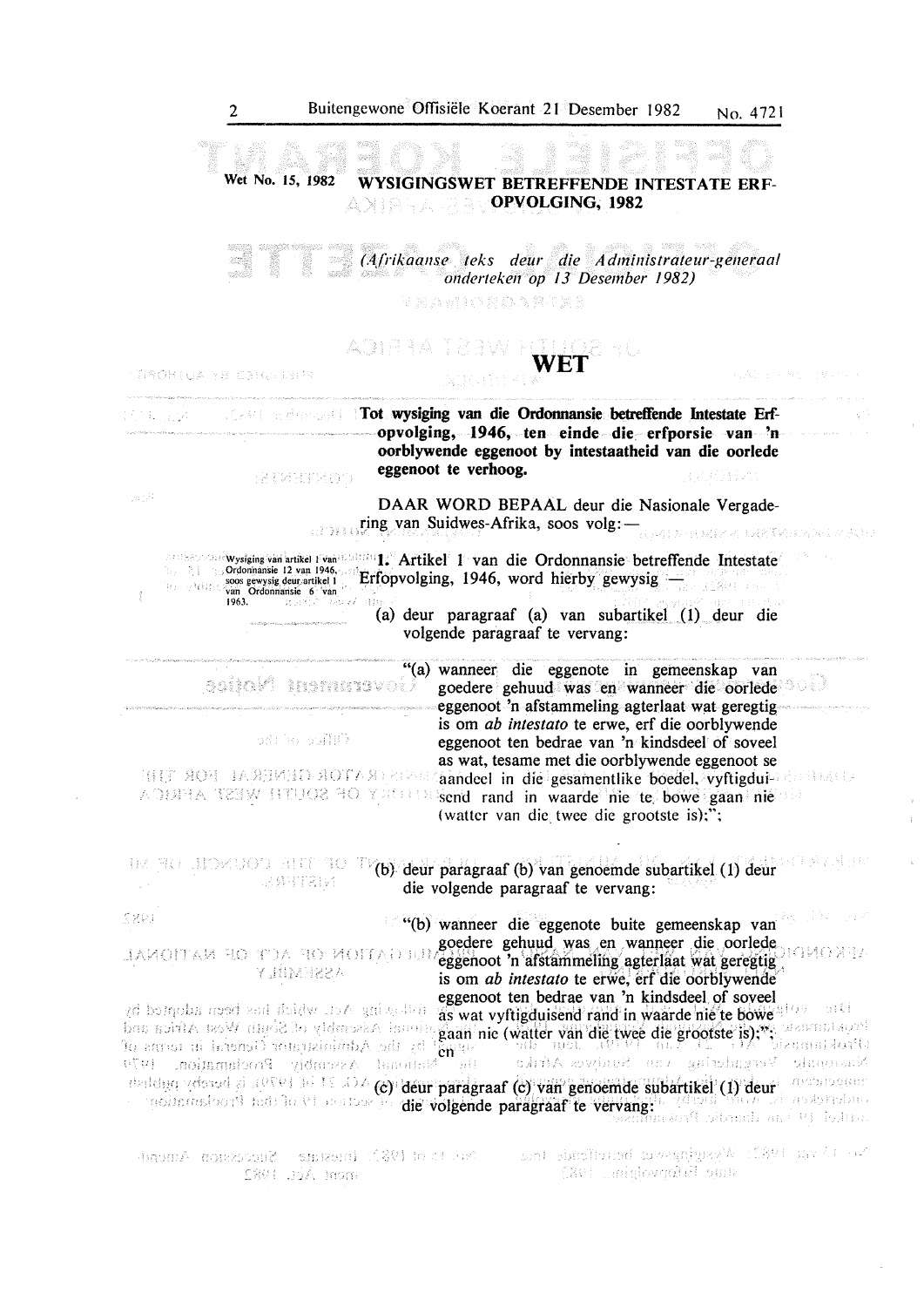### INTESTATE SUCCESSION AMENDMENT ACT, 1982

*(Afhkaans text signed by the Administrator-General on 13 December 1982)* 

## **ACT**

To amend the Intestate Succession Ordinance, 1946, so as to increase the inheritance of a surviving spouse upon intestacy of the deceased spouse.

BE IT ENACTED by the National Assembly of South West Africa, as follows:-

1. Section 1 of the Intestate Succession Ordinance, 1946, is hereby amended  $-$ 

Amendment of section I of Ordinance 12 of 1946, as amended by section I of Ordinance 6 of 1963.

- (a) by the substitution for paragraph (a) of subsection (1) of the following paragraph:
	- "(a) if the spouses were married in community of property and if the deceased spouse leaves any descendant who is entitled to succeed *ab intestato,* the surviving spouse shall succeed to the extent of a child's share or to so much as together with the surviving spouse's share in the joint estate. does not exceed fifty thousand rand in value (whichever is the greater);";
- (b) by the substitution for paragraph (b) of the said subsection (1) of the following paragraph:
	- "(b) if the spouses were married out of community of property and if the deceased spouse leaves any descendant who is entitled to succeed *ab intestato,* the surviving spouse shall succeed to the extent of a child's share or to so much as does no exceed fifty thousand rand in value (whichever is the greater);"; and
- (c) by the substitution for paragraph (c) of the said subsection (1) of the following paragraph:

Act No. 15, 1982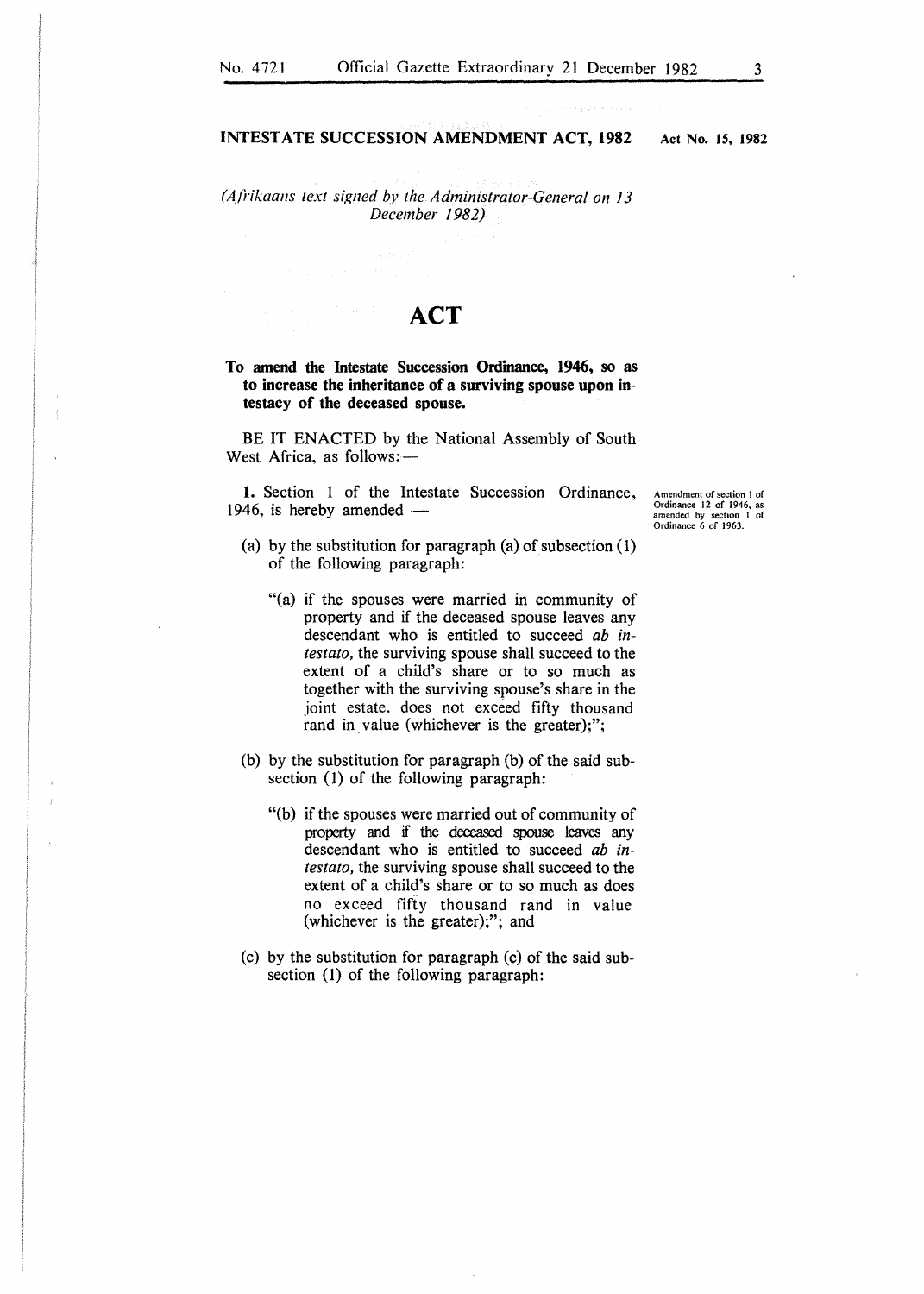#### Wet No. 15, 1982 WYSIGINGSWET BETREFFENDE INTESTATE ERF-OPVOLGING, 1982 Caso Jiàn Paso **KOSH CONTRACTOR**

eria a

 $\label{eq:1.1} \sqrt{\left\langle \left\langle \mathbf{v}_{\mathbf{a}}\right\rangle \right\rangle \left\langle \mathbf{v}_{\mathbf{a}}\right\rangle \left\langle \left\langle \mathbf{v}_{\mathbf{a}}\right\rangle \right\rangle \left\langle \mathbf{v}_{\mathbf{a}}\right\rangle \left\langle \mathbf{v}_{\mathbf{a}}\right\rangle \left\langle \mathbf{v}_{\mathbf{a}}\right\rangle \left\langle \mathbf{v}_{\mathbf{a}}\right\rangle \left\langle \mathbf{v}_{\mathbf{a}}\right\rangle \left\langle \mathbf{v}_{\mathbf{a}}\right\rangle \left\langle \mathbf{v}_{\mathbf$ 

 $\frac{1}{\sqrt{2}}\left(\frac{1}{\sqrt{2}}\frac{d^2}{dx^2}\right)$ "(c) wanneer die eggenote hetsy in of buite gemeenskap van goedere gehuud was en die inder Attir oorlede eggenoot geen afstammeling agterlaat wat geregtig is om ab *intestato* te erwe nie maar 'n ouer of 'n broer of suster (hetsy van die voile of halwe bloed) agterlaat wat geregtig is om aldus te erwe, erf die oorblywende eggenoot ten bedrae van 'n halwe aandeel of soveel as wat vyftigduiscnd rand in waarde nie te bowe gaan nic (watlcr van die twee die grootste is);".

# 2. Hierdie Wet heet die Wysigingswet betreffende Intestate Erfopvolging, 1982.

ando lo della canadiscia castituta (s. **Supplier Construction** 

Kort titcl.

and the control of the control of the second of the control of the control of the control of the control of the control of the control of the control of the control of the control of the control of the control of the contr State Press appropriate section of the par-

sured all Rock and Company and substitution of a a company also starts

 $\tilde{W}$  , graphs of the linear stress of strip (2)  $\sim 10$ โดยที่เคียงเดือนการเลือนการเป็นเพื่อนการเป็นเพื่อนการเลือนการเลือนการเลือนการเลือนการเลือนการเลือนการเลือนการเ<br>เหตุการณ์ (additional control of the first projection of the control and all<br>เหตุการณ์ (additional of the firs be debated of the way while a ad an abany character countries and they may be an an Dùbhlach an 1976.<br>Bhunaicheadh a bha bha an 1976 an 1977 an 1978.<br>Bha a Dùbhlach agus bha air san 1979 an 1979 agus an 1979 an 1

and a basic de la terregion dels sels terrados su con an a complete participate in the control

Reported states to the English theory of substance of the  $\mathbb{P}_0 \mathcal{R} \mathcal{Q} \cong \mathcal{R} \mathcal{R} \cong \mathcal{R} \mathcal{Q} \cong \mathcal{Q} \cong \mathcal{Q} \cong \mathcal{R} \mathcal{R} \mathcal{R} \mathcal{Q} \cong \mathcal{Q} \cong \mathcal{Q} \cong \mathcal{Q} \otimes \mathcal{Q} \cong \mathcal{Q} \otimes \mathcal{Q} \cong \mathcal{Q} \otimes \mathcal{Q} \cong \mathcal{Q} \otimes \mathcal{Q} \cong \mathcal{Q} \otimes \mathcal{Q} \otimes \mathcal{Q} \cong \mathcal{Q}$ AN ANDREW SERVICE CONTRACTOR AND A CONTRACTOR de poliziera standati ad processo de solo. and the second dramatic activity of the control of the control of the control of the control of the control of **P2.報わり直く終わけ、初度時から約1000分間、 ピンパルード** in a basilin mang-mangkan

 $\bar{z}$ 

discussions is an discussion to be subsequently that the case of committee principal was to (1) and one